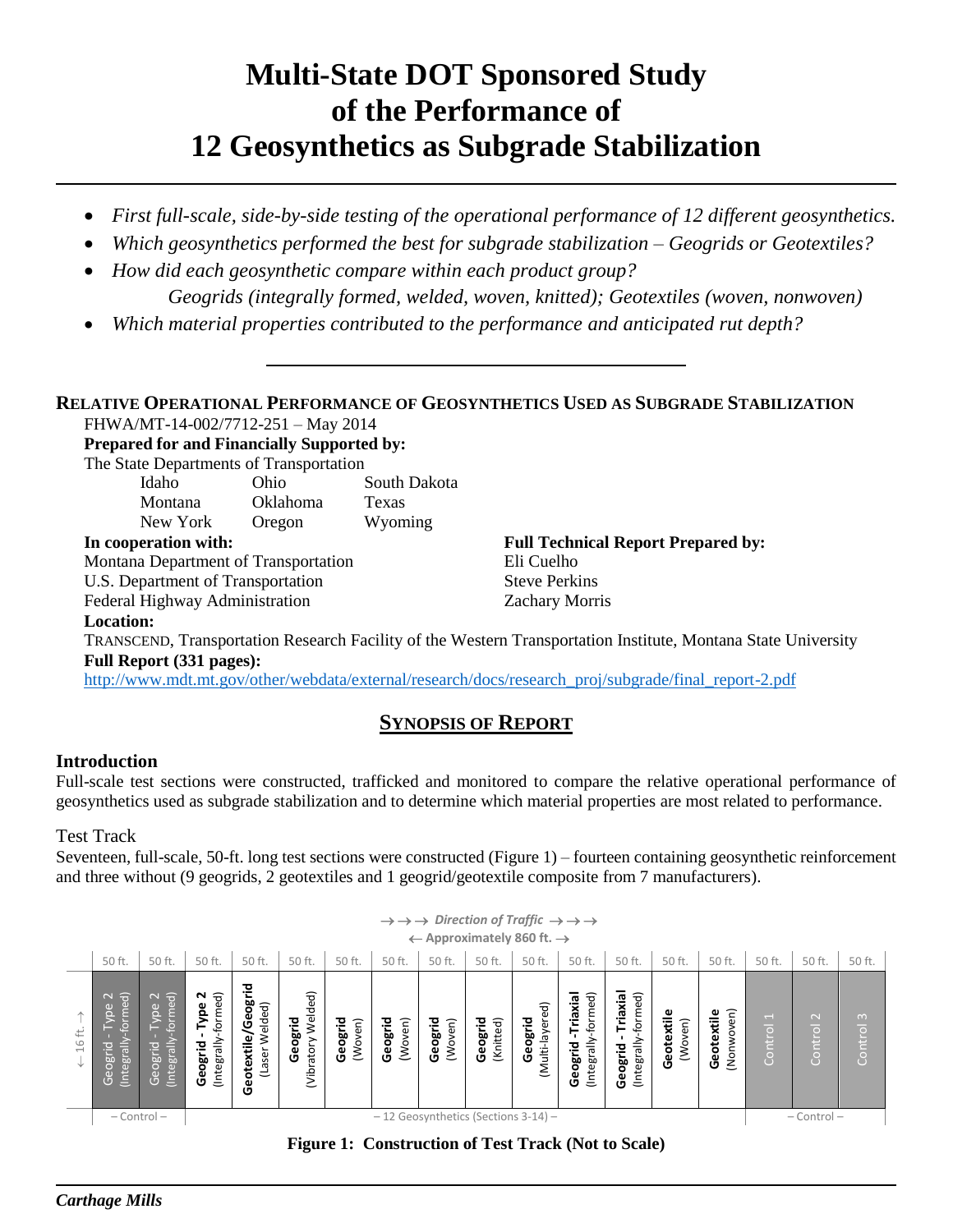Subgrade and Base course

Subgrade was prepared and constructed to an average strength of *1.79 CBR* with the exception of two 'Reinforced' Control test sections.

Base course was prepared and constructed to an average thickness of *10.9 in.* with the exception of two Control sections.

#### **Trafficking**

A fully loaded three-axle dump truck that weighed 45,420 lb. with 90 psi tire pressure was driven at 5 mph to traffic the test sections; always in one direction.

Trafficking began on September 13<sup>th</sup> and continued thru November 7<sup>th</sup>; after rut level reached 3 in. (defined as failure in this project) they were filled in so that the remaining un-failed sections could be further trafficked for a total of 740 passes.

Rut, geosynthetic displacement and strain, and subgrade pore-water pressure were monitored during trafficking.

#### **Analysis and Results**

#### Performance Evaluation

Performance was based upon the ability of the geosynthetics to help support a given number of truck passes over the weak subgrade, which is measured by changes in longitudinal rut. Two evaluation methods used to compare the relative performance of the test sections are the Base Course Reduction (BCR) analysis and the Traffic Benefit Ratio (TBR) analysis (Table 1).

#### Base Course Reduction Analysis (BCR factor)

The BCR factor can be used to compare the base course thickness between reinforced and unreinforced Control test sections that perform equally; expressed as a percentage of base course reduction by comparison. These comparisons are valid for situations where additional gravel would be sufficient to allow heavy construction equipment to operate on the weak subgrade without excessive rutting or other deformations (Table 1).

#### Traffic Benefit Ratio (TBR)

TBR is the ratio of the number of truck passes for a reinforced test section to the number of truck passes for an unreinforced test section. Table 1 reports the TBR  $\omega$  2.5" rut level. Analysis was also conducted at 1.0" and 2.0" rut depth; however, the overall performance ranking of the test sections did not change as a function of rut depth (Table 1).

| <b>Product Type</b>       | <b>Structure</b>               | <b>Polymer</b> | <b>BCR</b> | TBR<br>@ 2.5" rut |
|---------------------------|--------------------------------|----------------|------------|-------------------|
| <b>Best Performers</b>    |                                |                |            |                   |
| #1 Geotextile             | Woven; High-Performance        | <b>PP</b>      | 26.9%      | 14.8              |
| #2 Geogrid - Type 2       | Integrally-formed; Biaxial     | <b>PP</b>      | 23.8%      | 10.4              |
| #3 Geogrid / Geotextile   | Vibratory-welded; Biaxial      | <b>PP</b>      | 21.9%      | 8.4               |
| #4 Geotextile             | Nonwoven; Medium Weight        | <b>PP</b>      | 21.3%      | 7.9               |
| <b>Medium Performers</b>  |                                |                |            |                   |
| #5 Geogrid                | Laser-welded; Biaxial          | <b>PP</b>      | 19.6%      | 6.5               |
| #6 Geogrid                | Woven; Biaxial                 | <b>PET</b>     | 19.3%      | 6.3               |
| #7 Geogrid                | Woven; Biaxial                 | <b>PET</b>     | 19.0%      | 6.1               |
| #8 Geogrid                | Extruded; multi-layer; Biaxial | <b>PP</b>      | 17.7%      | 5.4               |
| #9 Geogrid                | Integrally-formed; Triaxial    | <b>PP</b>      | 17.4%      | 5.2               |
| <b>Poorest Performers</b> |                                |                |            |                   |
| #10 Geogrid               | Integrally-formed; Triaxial    | <b>PP</b>      | 13.1%      | 3.4               |
| #11 Geogrid               | Woven; Biaxial                 | <b>PET</b>     | 11.7%      | 2.9               |
| #12 Geogrid               | Knitted; Biaxial               | <b>PP</b>      | 10.2%      | 2.5               |

#### **Table 1: Summary of Test Section Performance and Geosynthetic Ranking**